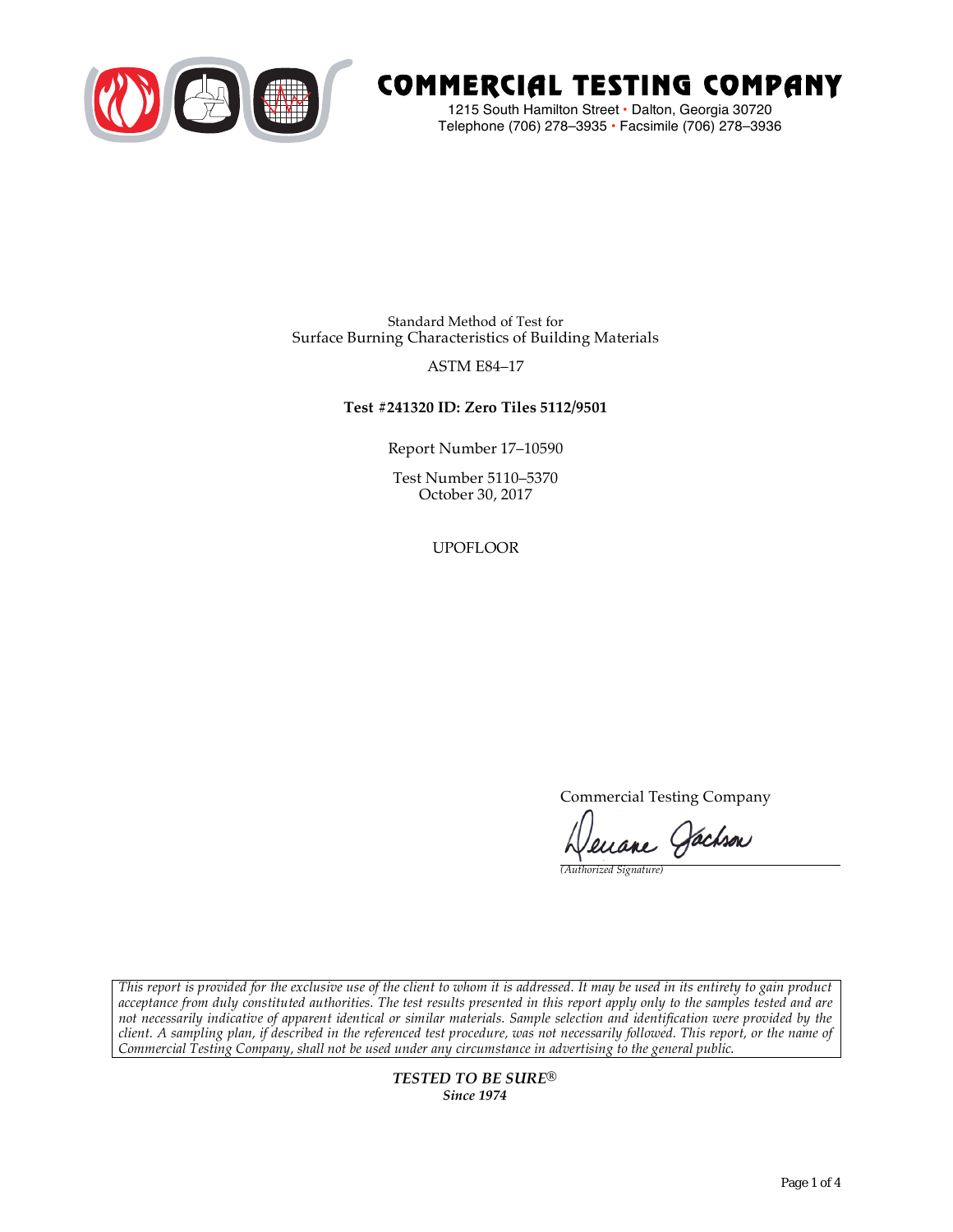### **INTRODUCTION**

This report is a presentation of results of a surface flammability test on a material submitted by UPOFLOOR.

The test was conducted in accordance with the ASTM International fire-test-response standard E84–17, *Surface Burning Characteristics of Building Materials*, sometimes referred to as the Steiner tunnel test. ASTM E84 is an American National Standard (ANSI) and has been approved for use by agencies of the Department of Defense. The ASTM E84 test method is the technical equivalent of UL No. 723. The test is applicable to exposed interior surfaces such as walls and ceilings. The test is conducted with the specimen in the ceiling position with the surface to be evaluated face down toward the ignition source. Thus, specimens shall either be self-supporting by its own structural quality, held in place by added supports along the test surface, or secured from the back side.

This standard is used to measure and describe the response of materials, products, or assemblies to heat and flame under controlled conditions, but does not by itself incorporate all factors required for firehazard or fire-risk assessment of the materials, products, or assemblies under actual fire conditions.

#### **PURPOSE**

The purpose of the test is to provide only the comparative measurements of surface flame spread and smoke development of materials with that of select grade red oak and fiber–reinforced cement board, Grade II, under specific fire exposure conditions. The test exposes a nominal 24-foot long by 20-inch wide test specimen to a controlled air flow and flaming fire adjusted to spread the flame along the entire length of a red oak specimen in 5½ minutes. During the 10-minute test duration, flamespread over the specimen surface and density of the resulting smoke are measured and recorded. Test results are calculated relative to red oak, which has an arbitrary rating of 100, and fiber–reinforced cement board, Grade II, which has a rating of 0.

The test results are expressed as Flame Spread Index and Smoke Developed Index. The Flame Spread Index is defined in ASTM E176 as "a number or classification indicating a comparative measure derived from observations made during the progress of the boundary of a zone of flame under defined test conditions." The Smoke Developed Index, a term specific to ASTM E84, is defined as "a number or classification indicating a comparative measure derived from smoke obscuration data collected during the test for surface burning characteristics." There is not necessarily a relationship between the two measurements.

The method does not provide for measurement of heat transmission through the surface tested, the effect of aggravated flame spread behavior of an assembly resulting from the proximity of combustible walls and ceilings, or classifying a material as noncombustible solely by means of a Flame Spread Index.

The zero reference and other parameters critical to furnace operation are verified on the day of the test by conducting a 10–minute test using 1/4–inch fiber–reinforced cement board, Grade II. Periodic tests using NOFMA certified 23/32–inch select grade red oak flooring provide data for the 100 reference.

#### **TEST SAMPLE**

The test sample, selected by the client, was identified as **Test #241320 ID: Zero Tiles 5112/9501**, 19.6" x 19.6" non PVC flooring tiles with a thickness of 0.08 inch. Three test panels, each measuring two feet wide by eight feet in length, were prepared by adhering the material to 1/4-inch thick fiber-reinforced cement board, Grade II using Upofloor 5900 Adhesive. The adhesive was applied to the smooth side of the cement board using a  $3/32 \times 3/32 \times 3/32$  notched trowel, the material placed into the adhesive, and rolled with a 100-pound roller. After dead-stacking overnight, the prepared panels were transferred to storage racks and conditioned to equilibrium in an atmosphere with the temperature maintained at 71  $\pm$  $2^{\circ}F$  and the relative humidity at  $50 \pm 5$  percent. For testing, the panels were placed end-to-end on the ledges of the tunnel furnace and tested with no auxiliary support mechanism. This method of sample preparation is described in Appendix X1 of the E84 standard, Guide to Mounting Methods, Section X1.9.1 for Heavy Textile Materials.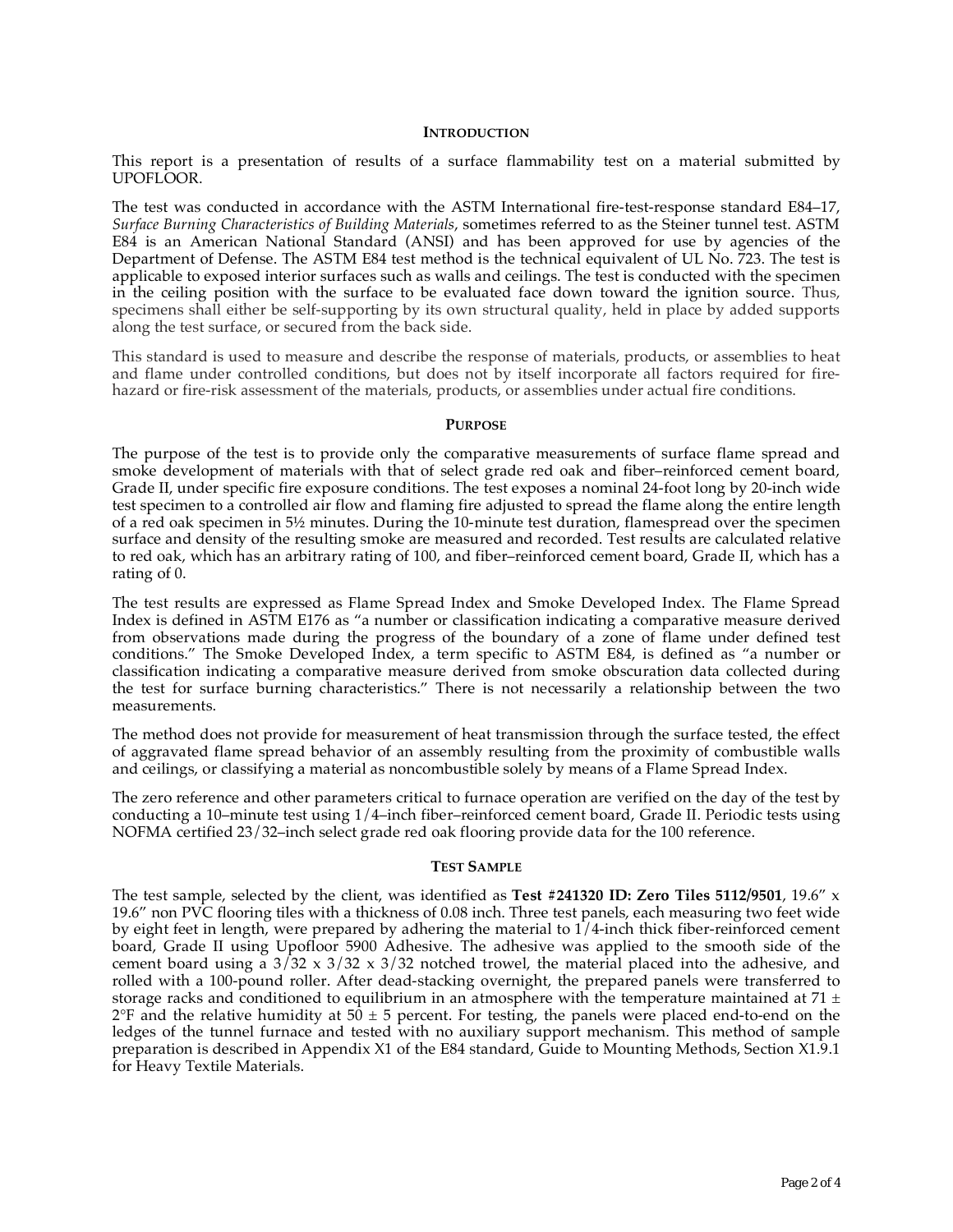## **TEST RESULTS**

The test results, calculated on the basis of observed flame propagation and the integrated area under the recorded smoke density curve, are presented below. The Flame Spread Index obtained in E84 is rounded to the nearest number divisible by five. Smoke Developed Indices are rounded to the nearest number divisible by five unless the Index is greater than 200. In that case, the Smoke Developed Index is rounded to the nearest 50 points. The flame spread and smoke development data are presented graphically at the end of this report.

| <b>Test Specimen</b>                    | <b>Flame Spread Index</b> | <b>Smoke Developed Index</b> |
|-----------------------------------------|---------------------------|------------------------------|
| Fiber-Reinforced Cement Board, Grade II |                           |                              |
| Red Oak Flooring                        | 100                       | 100                          |
| Test #241320 ID: Zero Tiles 5112/9501   | 100                       | 350                          |

#### **OBSERVATIONS**

Specimen ignition over the burners occurred at 0.95 minute. Surface flame spread was observed to a maximum distance of 19.50 feet beyond the zero point at 3.52 minutes. The maximum temperature recorded during the test was 1,349°F. For information purposes, the actual (unrounded) Flame Spread and Smoke Developed Indices were 101.4 and 364.7 respectively.

#### **CLASSIFICATION**

The Flame Spread Index and Smoke Developed Index values obtained by ASTM E84 tests are frequently used by code officials and regulatory agencies in the acceptance of interior finish materials for various applications. The most widely accepted classification system is described in the National Fire Protection Association publication NFPA 101 *Life Safety Code*, where:

| Class A | 0 – 25 Flame Spread Index             | $0 - 450$ Smoke Developed Index |
|---------|---------------------------------------|---------------------------------|
|         | Class B $26 - 75$ Flame Spread Index  | $0 - 450$ Smoke Developed Index |
|         | Class C $76 - 200$ Flame Spread Index | $0 - 450$ Smoke Developed Index |

Class A, B, and C correspond to Type I, II, and III respectively in other codes. They do not preclude a material being otherwise classified by the authority of jurisdiction.